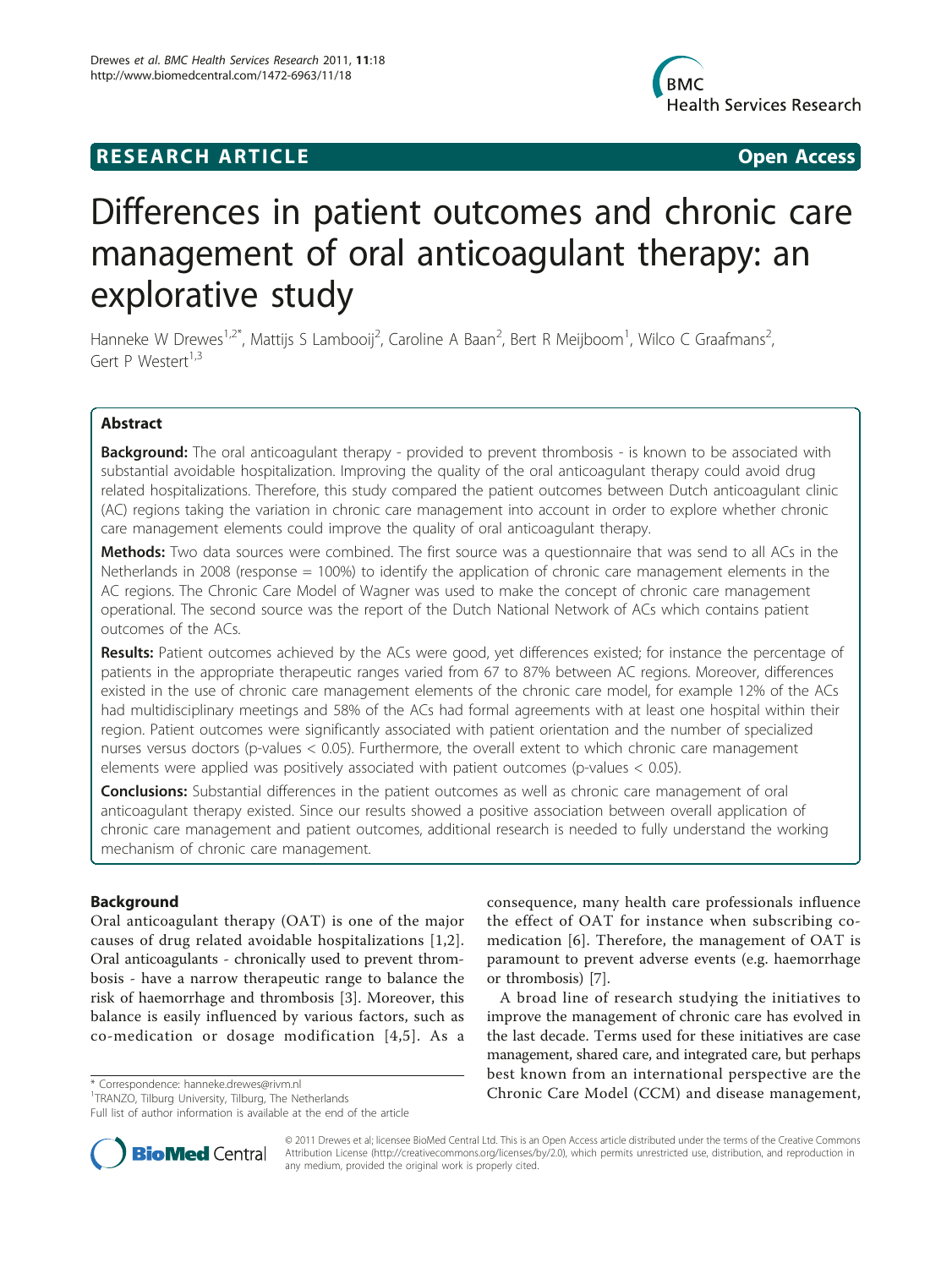both of which were introduced first in the U.S. [\[7,8\]](#page-6-0). These models are implemented to improve chronic care management to realize patient-centered care in which problems like fragmentation, guideline inadherence and restricted self-management are limited.

With respect to the OAT, differences in chronic care management exist between countries. Chronic care management is provided by routine medical care (for instance in France and US) or specialized anticoagulant clinics (ACs) (for instance in Italy and the Netherlands) [[9](#page-6-0),[10\]](#page-6-0). In particular, in the Netherlands, intensive follow-up of patients using oral anticoagulants is provided by 61 specialized anticoagulant clinics (ACs) at the time of our study [\[11](#page-6-0)]. After subscription of the oral anticoagulants by the primary physician or specialist, all patients are followed by the ACs at least every 6 weeks. The AC's specialized nurse and/or specialized physician advice on medication doses based on their gathered monitoring results. So far, previous studies have shown that ACs achieve better patient outcomes than routine medical care [[3,9,12](#page-6-0)]. However, influences of differences in chronic care management between ACs regions on patient outcomes of OAT are unclear.

Since chronic care management improves patient outcomes for certain diseases [[8,13,14\]](#page-6-0), this study will compare the patient outcomes between AC regions taking the variation in chronic care management into account. First, we will describe differences in patient outcomes between the AC regions for patients chronically receiving OAT. Second, we will describe the differences in chronic care management between these AC regions. Finally, we will study the association between the variation in patient outcomes and the differences in chronic care management in order to reveal suggestions for quality improvement.

## Methods

Data used in this study derived from two sources which were combined. The first source is a questionnaire that was send to all ACs in the Netherlands in 2008 (response = 100%). The second source is the publicly available year report of the Dutch National Network of ACs (FNT). From these reports, the patient outcomes which are the results of two cross-sectional measurements assessed by all ACs at two identical moments in the year - were derived.

Two relatively new ACs were excluded for this study, because their patients only include self-management patients, making comparison incorrect. The remaining 59 ACs in the Netherlands take care of more than 375.000 OAT patients users in 2008 [[15](#page-6-0)], including about 99% extramural thrombosis care in the Netherlands.

## Patient outcomes

The International Normalized Ratio (INR) is used as intermediate outcome for the quality of care. The INR - a standardized transformation of the prothrombin time to assess the degree of anticoagulation [[3\]](#page-6-0)- is used by the ACs to determine the needed dosage of oral anticoagulants to correct the prothrombin time. The optimal target range of the INR for patients depends on the type of indication [[3\]](#page-6-0) and is differentiated to two indication groups by the Dutch National Network of ACs, i.e. low intensity group with INR 2.5-3.5 and high intensity group with INR 3.0-4.0. We used three different measures of the INR as patient outcome. The first indicator is the percentage of patients within the target range of the INR. Recently, the therapeutic range (a broader range including 0.5 points below the target ranges) is used besides the target range, since it is assumed to be a better measure for the quality of care considering the OAT [[15\]](#page-6-0). Therefore, the percentage of long-term patients within the therapeutic range is used as second outcome variable. Additionally, the percentage of patients below the therapeutic range will be used as a quality indicator. This outcome is selected because it was recently shown that the relative risk of adverse events below an INR of 2 is higher than an INR of 3 to 5 [\[16](#page-6-0),[17\]](#page-6-0). In addition, we attempted to use the number of severe complications which is restricted to severe haemorrhages as quality indicator. However, we excluded this outcome measure since the reliability of the reported results considering this measure are questioned by the Dutch National Network of ACs and the authors of this paper [\[15\]](#page-6-0).

## Chronic care management

The Chronic Care Model (CCM) of Wagner is used to identify elements of chronic care management. The CCM captures six components which all conceive elements on practice level to structure chronic care such as software applications for decision support or education for self management support [\[7\]](#page-6-0). The CCM elements that were included in our questionnaire were selected and made measurable based on the literature and the expert opinion of about twenty professionals working in the thrombosis field. The characteristics of the chronic care management identified with the questionnaire are described by five components of the CCM namely: health care organization (i.e. the organizations' focus on chronic care for instance by incident reporting system); self-management support (i.e. supporting patients to manage their condition for instance by selfmanagement education); delivery system design (i.e. the organization of providing care such as other roles/ teams); decision support (i.e. integration of evidence based clinical guidelines into practice for example by a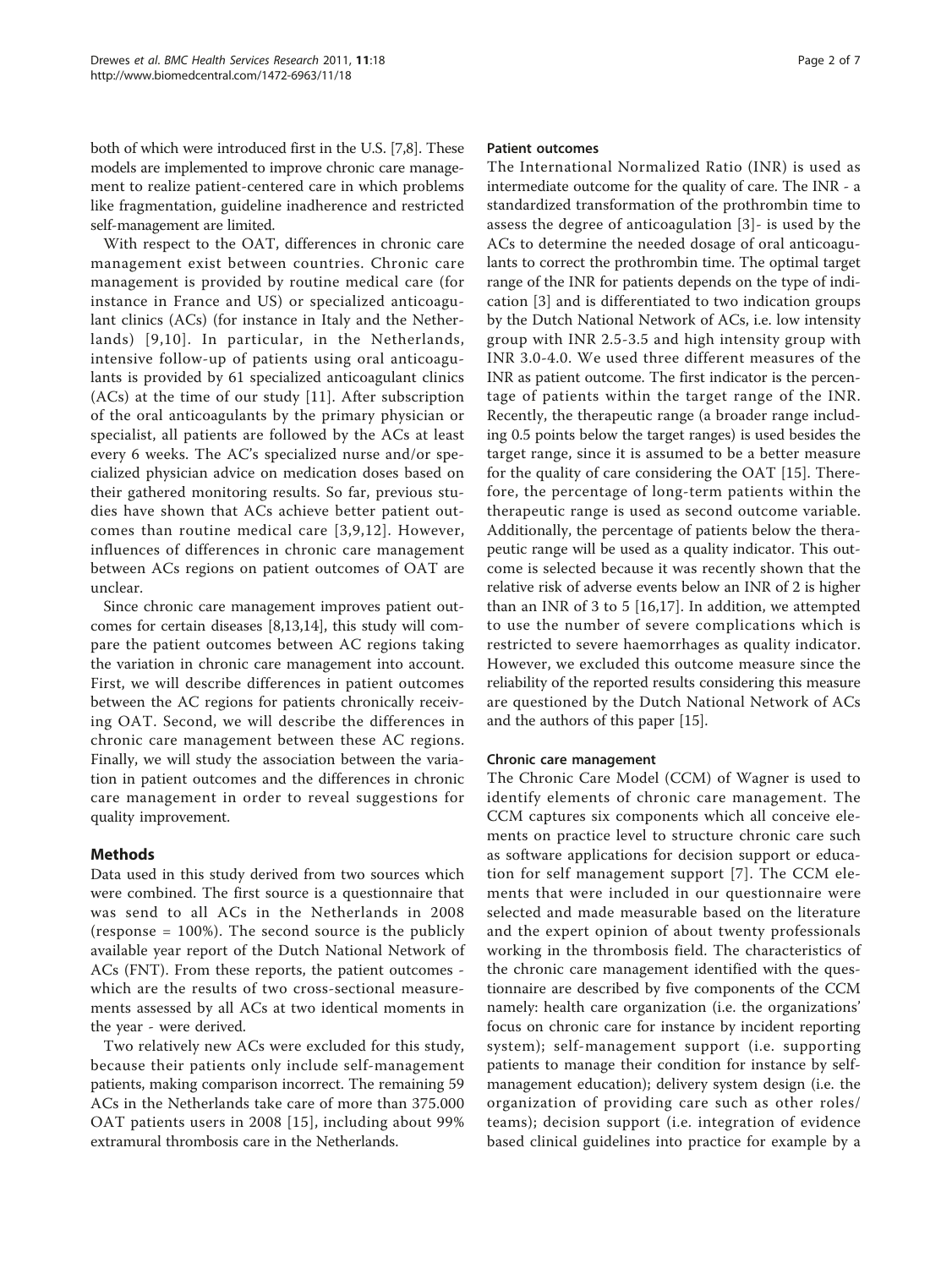<span id="page-2-0"></span>reminder system) and clinical information system (i.e. systems that support the information exchange) (table 1). The identified chronic care management elements applied by the AC regions are hypothesized to improve the chronic care management and as a consequence the patient outcomes as suggested by the CCM. Although the sixth component of the CCM - community resources and policies - is relevant for chronic care management (e.g. legislation to allow self management), this is not taken into account in this study because the variation in this element differs on another level than the level of analysis of this study, i.e. the AC regions.

## Data analysis

A combination of descriptive analysis and regression analysis was used to perform this study. The variation in patient outcomes and the elements of chronic care management were studied with descriptive analyses. Subsequently, data were subjected to regression analysis to identify to what extent the differences in patient outcomes are associated with chronic care management activities. The regression analysis were controlled for the type of reagent (the use of Innovin versus other reagent) since previous research showed that use of Innovin may systematically give different results on the measured INR [[18\]](#page-6-0). The associations between the use of CCM and quality of care are studied in two different ways.

First, we studied the use of each separate element of the CCM and its association with quality of care. Items of CCM were excluded from the regression analysis if the variation was too small (i.e. less than 10%).

Second, we constructed a scale representing the use of all elements of the CCM. Since Wagner et al. argue that the use of more elements of CCM is associated with a stronger improvement of the quality of care, this may be a more appropriate way to study the associations of interest [\[19](#page-6-0)]. The CCM variables were transformed into a z-distribution to aggregate the items to the related components of the CCM by computing the mean. Subsequently, we determined the relative use of the components of the CCM. The components of Wagner were included as a score in the construct when its use was more than 0 on the z-scale, indicating that it was used more than average by the AC region. The ensuing scale represented the number of CCM components which are used more by a thrombosis clinic than by other thrombosis clinics. It can be interpreted as a count of the relative use of the CCM components: the higher the score, the more CCM components are used.

## Results

#### Quality of care

Results showed that the percentages of patients within and below the therapeutic range varied. Figure [1](#page-3-0)

Table 1 Differences between AC regions in chronic care management categorized by the CCM elements ( $N = 59$ )

|                                                                                                  | N        | mean<br>(sd) |
|--------------------------------------------------------------------------------------------------|----------|--------------|
| Health care organization                                                                         |          |              |
| Client board                                                                                     | 56       |              |
| Quality manager                                                                                  | 58       |              |
| Quality improvement system (none/IKA or VIM/<br>both)                                            | 1/10/48  |              |
| Insight in telephonic waiting times(proxy patient<br>orientation)                                | 24       |              |
| Accreditation (no/once/more than once)                                                           | 14/13/32 |              |
| Self management support                                                                          |          |              |
| Percentage of self management patients                                                           |          | 5.0(4.9)     |
| Self-management support with webbased<br>application                                             | 15       |              |
| Frequency of self management control by AC                                                       |          | 3.8(1.4)     |
| Delivery system (re)design                                                                       |          |              |
| Regional multidisciplinary meeting                                                               | 7        |              |
| Specialized nurses versus doctors                                                                |          | 8.7(11.3)    |
| <b>Decision support</b>                                                                          |          |              |
| Formal agreements with hospitals                                                                 | 34       |              |
| Software used for dosage advice                                                                  | 57       |              |
| Info to AC about prescribed interacting drugs<br>(no. always and mean (scale never-always: 0-3)) |          |              |
| Info from the pharmacist about starting                                                          | 28       | 2.4(0.6)     |
| Info from the dispensing GP about starting                                                       | 11       | 1.5(1.0)     |
| Info from the pharmacist about change/<br>discontinue                                            | 12       | 1.6(1.0)     |
| Info from the dispensing GP about change/<br>discontinue                                         | 4        | 1.0(1.0)     |
| Information from the hospital (scale slow-fast:<br>$0 - 10$                                      |          | 1.1(1.5)     |
| <b>Clinical information systems</b>                                                              |          |              |
| Communication medium (telephone or other<br>with $INR > 8$ )                                     | 44       |              |
| Webbased patient information for dosage advice                                                   | 11       |              |

GP (general practitioner), IKA (system to report ideas, complaints and deviations), INR (International normalized ratio), VIM (safe reporting of incidents).

visualizes these patient outcomes for each AC region. The number of patients within the appropriate therapeutic range varied between AC regions from 66.7% to 86.8% (mean = 76.8; sd = 5.1). Furthermore, the number of patients below the appropriate therapeutic range varied from 1.8% to 13.4% (mean = 7.8; sd: 2.6) of the patients between the AC regions. The number of patients within the appropriate target range varied from 48.5% to 70.7% (mean =  $59.1$ ; sd =  $5.8$ ). This implies that the chance to be in the correct target or therapeutic range can be 20% higher in one AC region compared to another.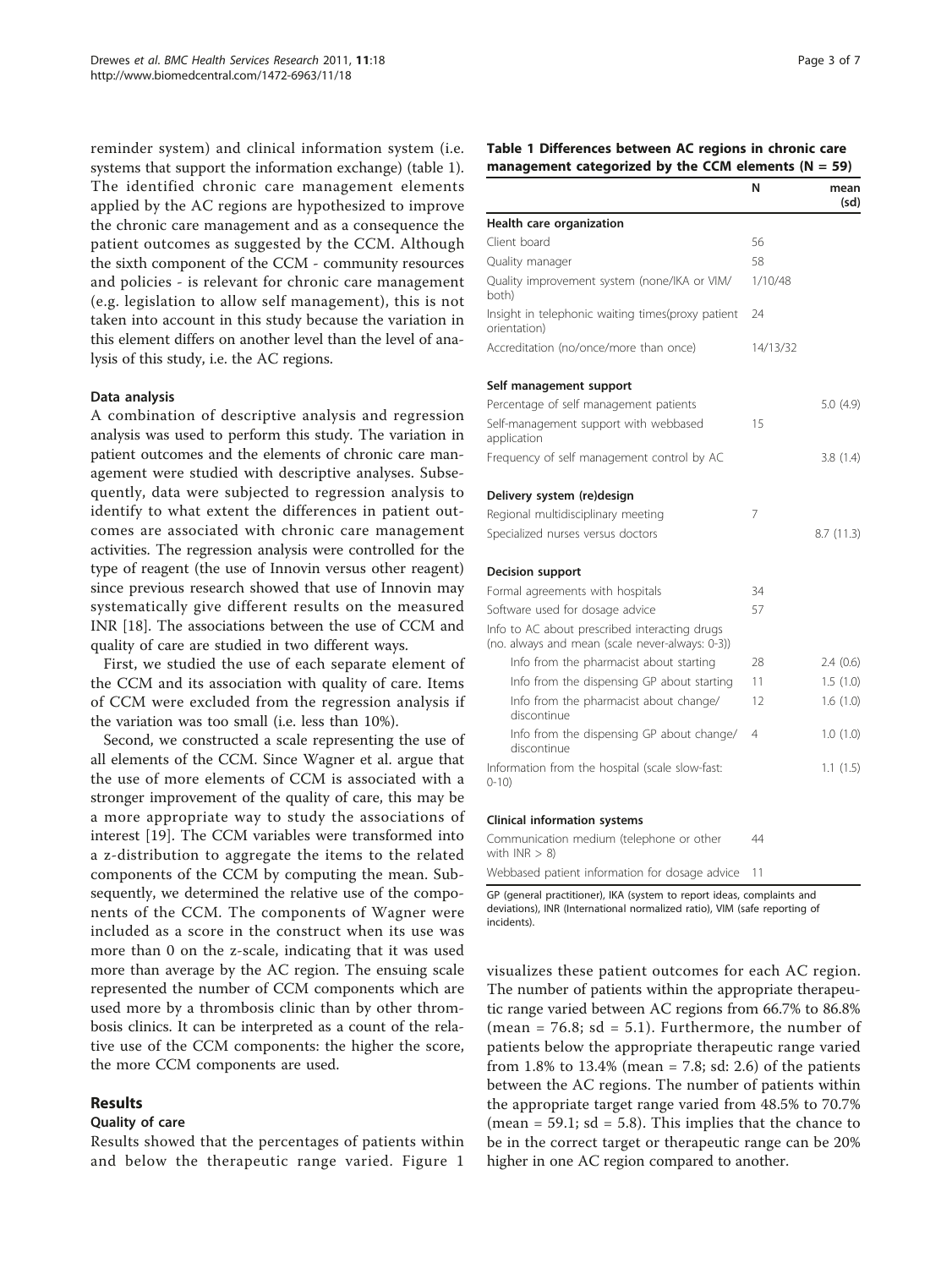<span id="page-3-0"></span>

## Chronic care management

The differences in chronic care management between the AC regions, categorized to components of the CCM, are shown in table [1.](#page-2-0) All ACs reported to have a quality manager and almost all a client board which is mandatory in the Netherlands. Differences are shown in the component 'health care organization' considering quality improvement system and patient orientation. In addition, more than half of the ACs have been accredited more than once which implies consistency of their quality of care.

The component 'delivery system design' showed that 7 of the 59 thrombosis clinics reported to participate in regional multidisciplinary meetings in 2007. The ratio of specialized nurses versus doctors - measured in full-time equivalent - showed a mean ratio of 8.7. This implies that the average number of full-time equivalents (FTE's) of the specialized nurses is 8.7 times higher than the number of FTE's of the doctors. Especially the number of specialized nurses differed; ranging from 0 specialized nurses (which is the case for 9 ACs) to 15 specialized nurses working at the AC.

Furthermore, the component 'decision support' was applied in most AC regions ( $n = 57$ ) by using a software

system which propose dosage advices that could give the doctors a direction. Formal agreements between the hospital and the ACs are less frequently reported; 34 of the ACs had formal agreements with at least one hospital of their region.

In addition, the characteristics of the component 'clinical information system' showed that 44 of the ACs always contact the physician about a INR above 8.0 (which is advised by the Dutch National Network of ACs), 11 of the ACs use a web based dosage system, less than half of the ACs are always informed about interacting drugs by the pharmacist.

#### The association between quality of care and CCM

First, the associations between the individual chronic care elements and the quality of care were studied (table [2\)](#page-4-0). These regression analyses were corrected for the type of reagent (Innovin or other reagent) which was significantly associated with quality of care ( $p = 0.008$ ) and is likely to distort the associations we are interested in. The analysis showed that the variables 'insight in waiting times' (as proxy for patient orientation) and the ratio 'specialized nurses versus doctors' were associated with a significant higher number of patients within the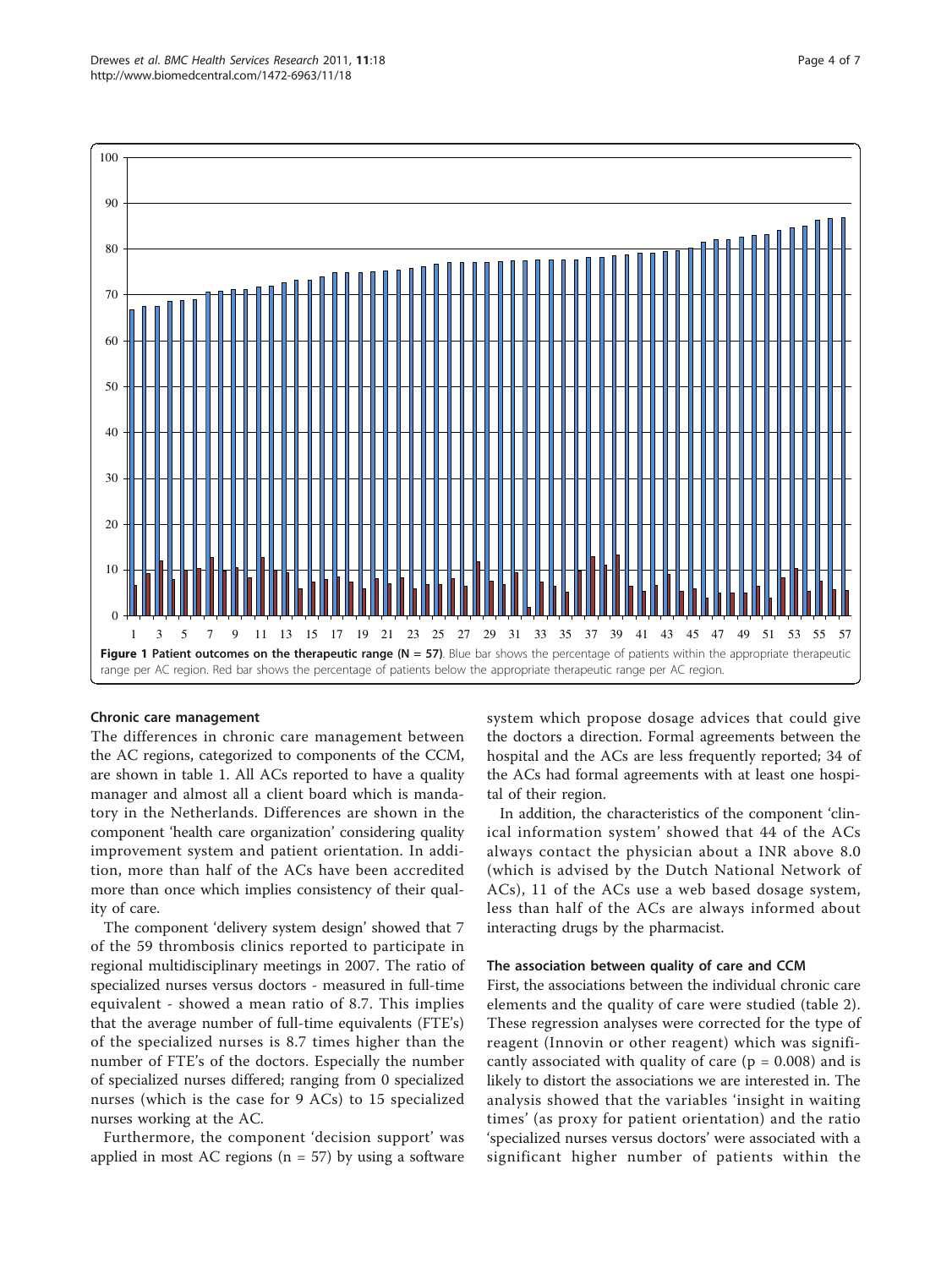|                                                                                               | Therapeutic range |           | Target range |           |
|-----------------------------------------------------------------------------------------------|-------------------|-----------|--------------|-----------|
|                                                                                               | В                 | p-value   | В            | p-value   |
| Health care organization                                                                      |                   |           |              |           |
| Client board                                                                                  | $-3.001$          | 0.304     | $-3.096$     | 0.359     |
| Quality manager                                                                               | <b>NA</b>         | <b>NA</b> | <b>NA</b>    | <b>NA</b> |
| Quality improvement system (none/IKA or VIM/both)                                             | 0.901             | 0.550     | 1.008        | 0.562     |
| Insight in telephonic waiting times (proxy patient orientation)                               | 2.524             | $0.050*$  | 1.883        | 0.210     |
| Accreditation (no/once/more than once)                                                        | 1.225             | 0.124     | 1.265        | 0.170     |
| Self management support                                                                       |                   |           |              |           |
| Percentage of self management patients                                                        | 21.450            | 0.109     | 8.097        | 0.604     |
| Self-management support with webbased application                                             | $-2.583$          | 0.077     | $-3.103$     | 0.065     |
| Frequency of self management control by AC                                                    | 0.616             | 0.198     | 0.259        | 0.641     |
| Delivery system (re)design                                                                    |                   |           |              |           |
| Regional multidisciplinary meeting                                                            | $-0.255$          | 0.898     | $-2.135$     | 0.352     |
| Specialized nurses versus doctors                                                             | 0.131             | $0.035*$  | 0.166        | $0.020*$  |
| Decision support                                                                              |                   |           |              |           |
| Formal agreements with hospitals                                                              | 0.097             | 0.941     | 0.350        | 0.817     |
| Software used for dosage advice                                                               | <b>NA</b>         | <b>NA</b> | <b>NA</b>    | <b>NA</b> |
| Info to AC about prescribed interacting drugs (no. always and mean (scale never-always: 0-3)) |                   |           |              |           |
| Info from the pharmacist about starting                                                       | 0.337             | 0.774     | 1.396        | 0.301     |
| Info from the dispensing GP about starting                                                    | 0.127             | 0.848     | 0.921        | 0.225     |
| Info from the pharmacist about change/discontinue                                             | $-0.135$          | 0.841     | $-0.923$     | 0.231     |
| Info from the dispensing GP about change/discontinue                                          | $-0.276$          | 0.696     | 0.004        | 0.996     |
| Information from the hospital (scale slow-fast: 0-10)                                         | $-0.090$          | 0.893     | 0.463        | 0.364     |
| <b>Clinical information systems</b>                                                           |                   |           |              |           |
| Communication medium (telephone or other with $INR > 8$ )                                     | 2.437             | 0.099     | 2.136        | 0.213     |
| Webbased patient information for dosage advice                                                | 0.346             | 0.844     | $-1.303$     | 0.521     |

## <span id="page-4-0"></span>Table 2 Association between patient outcomes and chronic care management elements categorized by the CCM elements ( $N = 57$ )

GP (general practitioner), IKA (system to report ideas, complaints and deviations), INR (International normalized ratio), NA (not assessed), VIM (safe reporting of incidents).

therapeutic range. Furthermore, only the ratio 'specialized nurses versus doctors' is statistically significant associated with the number of patients within the target range. No statistically significant associations were observed with the number of patients below the therapeutic range.

Second, the association between the overall use of chronic care management and the patient outcomes was studied. The analysis showed that the use of more CCM components was positively associated with better patient outcomes since the number of components was associated with a higher percentage of patients within the therapeutic range ( $B = 1.248$ ;  $p = 0.017$ ) and target range ( $B = 1.358$ ;  $p = 0.024$ ). The use of more CCM components was not significantly associated with the percentage of patients below the therapeutic range  $(B =$  $-0.485$ ; p = 0.073).

## **Discussion**

This study was performed to identify the differences in patient outcomes and their relationship with chronic care management of OAT. Although the Netherlands manage OAT with specialized clinics as is recommended by the ACCP guidelines and achieve a good quality of care according to the criteria of the Dutch National Network of ACs, remarkable differences exist. The percentage of patients in the correct INR ranges differed with more than 20%-point. Furthermore, differences existed in the application of chronic care management which was measured with elements based on the components of the chronic care model (i.e. the health care organization, self-management support, delivery system design, decision support and clinical information system). Two chronic care management elements, i.e. patient orientation and the ratio of specialized nurses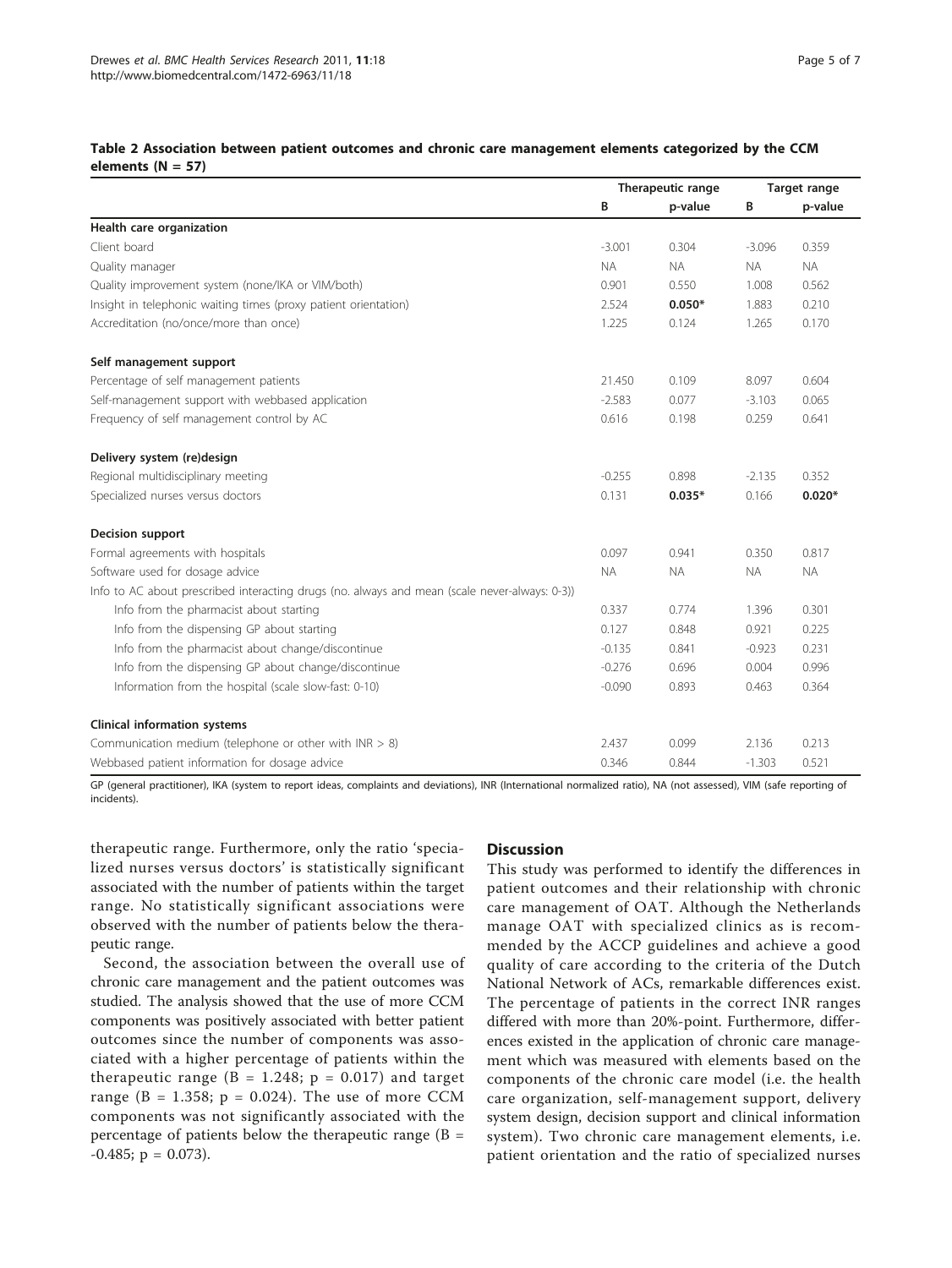versus doctors, were associated with some patient outcomes. Moreover, the overall use of chronic care management elements is positively associated with the patient outcomes.

To our knowledge, no other comparative study of the differences on the quality of OAT between regions was performed on a national level before. It was already shown in previous research that the quality of OAT provided by ACs is higher than OAT provided by routine medical care. For example, Ansell and colleagues showed that the percentage of patients within the correct INR ranges and time-in-range is higher in anticoagulant clinics in Spain and Italy than in routine medical care in France, U.S. and Canada [\[9](#page-6-0)]. Our study showed that differences in quality of OAT exist between ACs which suggests that even the ACs that already provide a relatively high quality of care compared with routine medical care [[9](#page-6-0)], could improve their quality of care. Furthermore, our results showed differences in the percentage patients below the appropriate therapeutic range (range 1.8% to 13.4%) which should be further studied as the relative risk for adverse events was suggested to be frequently underestimated [\[16,17](#page-6-0)].

The identified differences in chronic care management offered an opportunity to explore whether these could be associated with the quality of OAT. Only two chronic care management elements, i.e. patient orientation and the ratio of specialized nurses versus doctors, were significantly associated with patient outcomes while the other elements were not. It could be hypothesized that patient orientation and ratio of specialized nurses versus doctors results in more patient centered care since there is more time spent per patient and therefore more likely to deliver good care. However, the data of this study were not specific enough to test the hypothesis and should be further studied.

Furthermore, we found an association between the use of more CCM components and better patient outcomes. This is in line with results of earlier published metaanalyses of clinical trials [[8,13,14\]](#page-6-0), that showed an association between the differences in patient outcomes and chronic care management. Moreover, our results seem to confirm that only when more components of the CCM are used, this will result in better care, while fragmentary use of the CCM is unlikely to improve care.

As a consequence, additional insight in the use and validation of a construct variable for the overall application of chronic care management can be useful since the effect is assumed to be achieved by the combination of initiatives instead of certain elements. Some instruments were developed to assess the overall extent of chronic care management, however, the validation of these instrument are limited and not performed for OAT [[20](#page-6-0),[21](#page-6-0)]. A validated instrument to measure the construct variable would be useful for the professionals to gather insight in the needs for quality improvement regarding chronic care management.

Meanwhile, the complexity of the chronic care management should be taken into account. Chronic care management is a social construct which effectiveness is influenced by more factors than the number of components such as the implementation and the integration of the chronic care model components [\[22](#page-6-0)-[24\]](#page-6-0). As chronic care management seemed to be associated with the patient outcomes for OAT, more insight in the working mechanism of chronic care management is needed for quality improvement. In particular, qualitative studies are required to explore the association between chronic care management and patient outcomes in more detail. First, as chronic care management is complex and underlying mechanisms are not fully understood, additional qualitative research should be performed to identify the true needs for quality improvement [[23,25](#page-6-0)]. Second, oral anticoagulants is not a static field, but is evolving over time. For instance, two recently developed ACs only include relatively healthy patients who are performing self-management. For comparability these ACs were not included in our analysis. Although these two ACs provide care to only a relatively small number of patients, this new organizations could inspire the traditional ACs.

Findings of this study must be interpreted in the light of several limitations. First, the questionnaire was sent out by the Health Care Inspectorate (IGZ) which could cause bias especially social desirability bias which might have resulted in an underestimation of the association between chronic care management and patient outcomes. However, the respondents were aware that this questionnaire aimed to explore the chronic care management of OAT on regional level instead of focusing on the ACs alone. Next, the highly developed documentation of the ACs on national level is in contrast with the scarcely developed documentation in the clinical setting. As a consequence, gaps exist in the follow-up of patients (e.g. INR values around hospitalization). These gaps could not be analysed and controlled for. Thus they may have affected the association between patient outcomes and elements of the chronic care model under study. Furthermore, chronic care management could not be measured by a validated instrument since these are not yet available for OAT. However, we selected and made the elements measurable based on the literature and the expert opinions of about twenty professionals working in the thrombosis field. Finally, the analyses of this study were limited to quality measures reported on national level. This implies that analyses were performed on the organization level without case mix corrections due to a lack of information about patient characteristics such as age and co-morbidity which are not systematically registered by the ACs. We only could correct for